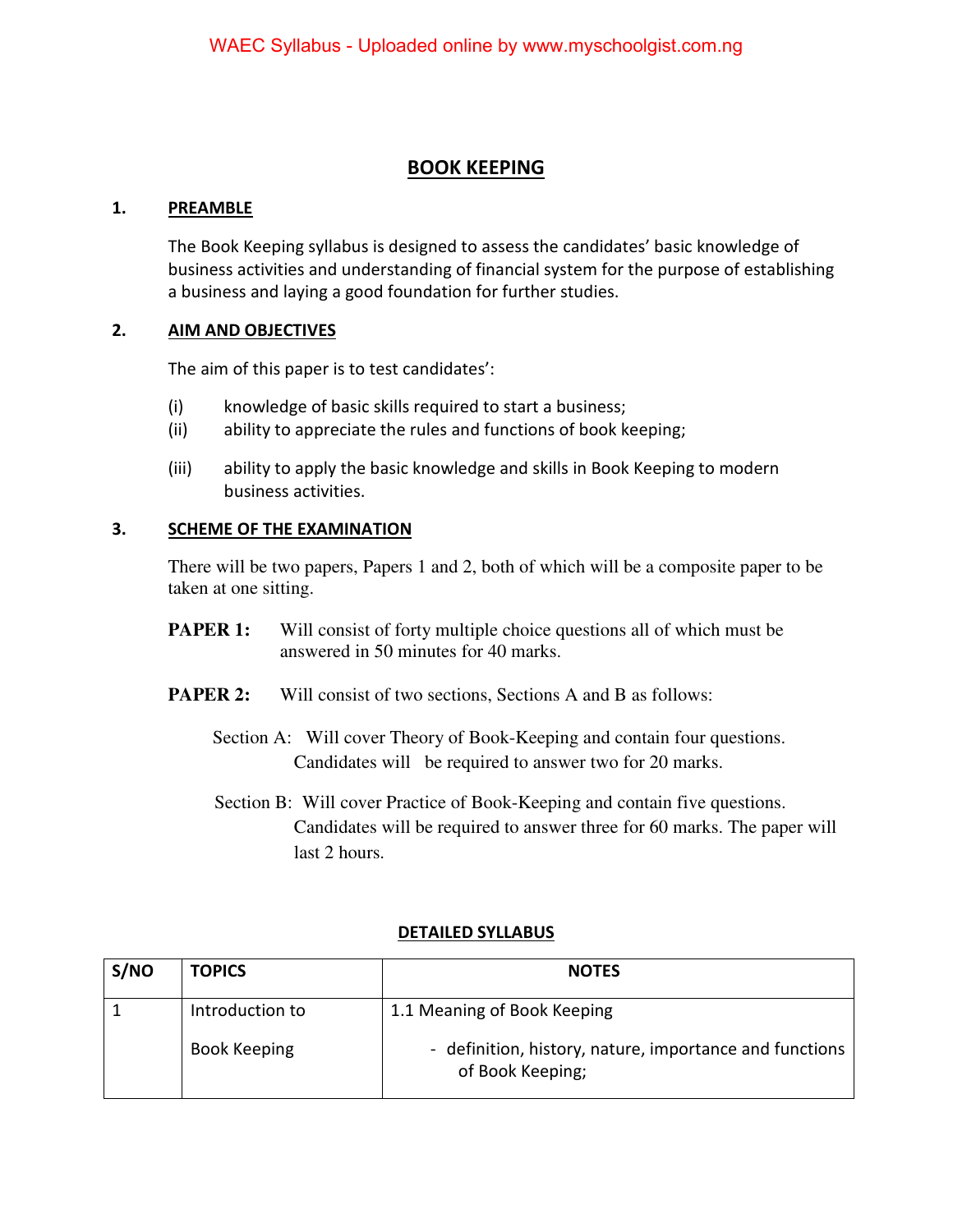|    |                                | - career opportunities and beneficiaries of book<br>keeping;                                  |  |
|----|--------------------------------|-----------------------------------------------------------------------------------------------|--|
|    |                                | - qualities and values of book keepers.                                                       |  |
|    |                                | 1.2 Assets and Liabilities:                                                                   |  |
|    |                                | definition, differences, classification and examples<br>of Assets and Liabilities.            |  |
|    |                                | 1.3 Business Transactions:                                                                    |  |
|    |                                | meaning and types of business transactions;                                                   |  |
|    |                                | parties involved in business transactions.                                                    |  |
|    |                                | <b>Classification of Accounts:</b><br>1.4                                                     |  |
|    |                                | - personal accounts (debtors and creditors);                                                  |  |
|    |                                | Impersonal accounts (real and nominal).                                                       |  |
|    |                                | <b>Source Documents:</b><br>$1.5\,$                                                           |  |
|    |                                | - definition, identification, types and uses of source<br>documents.                          |  |
| 2. | Concepts and<br>Conventions    | Definition, identification and the differences between<br>concepts and conventions.           |  |
| 3. | <b>Books of Original Entry</b> | Definition, purpose, types, format, uses and preparation of<br><b>Books of Original entry</b> |  |
| 4  | Ledger and Principles of       | 4.1 Ledger:                                                                                   |  |
|    | Double Entry                   | - definition, classification, format, uses and preparation<br>of ledgers.                     |  |
|    |                                | 4.2 Principles of Double Entry:                                                               |  |
|    |                                | meaning, history, rules and making double entries.                                            |  |
| 5. | Cash Book                      | 5.1 Meaning, purpose, description, differences and<br>preparation of:                         |  |
|    |                                | single column;                                                                                |  |
|    |                                | - double column;                                                                              |  |
|    |                                | - three column;                                                                               |  |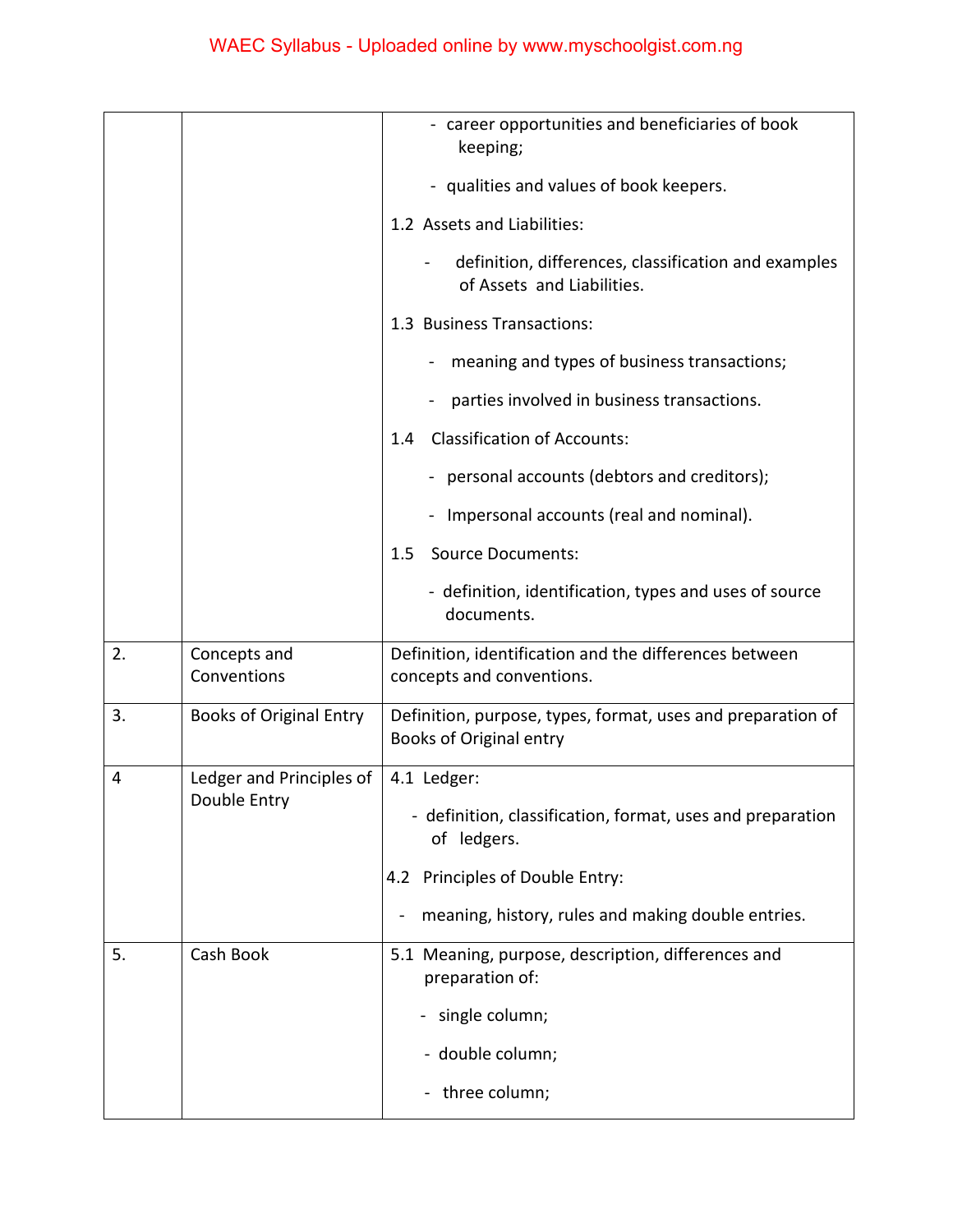|     |                                                     | - petty cash book.                                                                                                 |  |
|-----|-----------------------------------------------------|--------------------------------------------------------------------------------------------------------------------|--|
| 6.  | <b>Bank Reconciliation</b><br>Statement             | meaning and purpose<br>- terminologies and banking documents<br>- causes of differences between cash book and bank |  |
|     |                                                     | statement balance                                                                                                  |  |
| 7.  | <b>Trial Balance and Errors</b>                     | - meaning and functions of trial balance;                                                                          |  |
|     |                                                     | - rules and preparation of trial balance;                                                                          |  |
|     |                                                     | - meaning, types, classification of errors;                                                                        |  |
|     |                                                     | - correction of errors and preparation of Suspense<br>Account.                                                     |  |
| 8.  | <b>Financial Statements of</b>                      | 8.1 Trading Account:                                                                                               |  |
|     | Sole Proprietorship                                 | - definition, purpose, format and preparation of simple<br>Trading Account;                                        |  |
|     |                                                     | - methods of valuing stock (FIFO and LIFO).                                                                        |  |
|     |                                                     | Profit and Loss Account:<br>8.2                                                                                    |  |
|     |                                                     | - definition, purpose, format and preparation of Profit<br>and Loss Account;                                       |  |
|     |                                                     | 8.3 Balance Sheet:                                                                                                 |  |
|     |                                                     | meaning, content, format and preparation of a simple<br>balance sheet.                                             |  |
| 9.  | Adjustments to<br><b>Financial Statements</b>       | Adjustment for prepayments, accruals, depreciation,<br>9.1<br>bad and doubtful debts;                              |  |
|     |                                                     | 9.2 Meaning and methods of depreciation (straight line and<br>reducing balance).                                   |  |
| 10. | <b>Control Accounts</b>                             | Meaning and preparation of Sales Ledger and Purchases<br>Ledger Control Accounts.                                  |  |
| 11. | Single Entry and<br>Incomplete Records              | Meaning, limitations and preparation of final accounts from<br>incomplete records                                  |  |
| 12. | <b>Accounts of Not-For-</b><br><b>Profit Making</b> | Purpose, content and preparation of Receipts and<br>Payments Accounts, Income and Expenditure Account.             |  |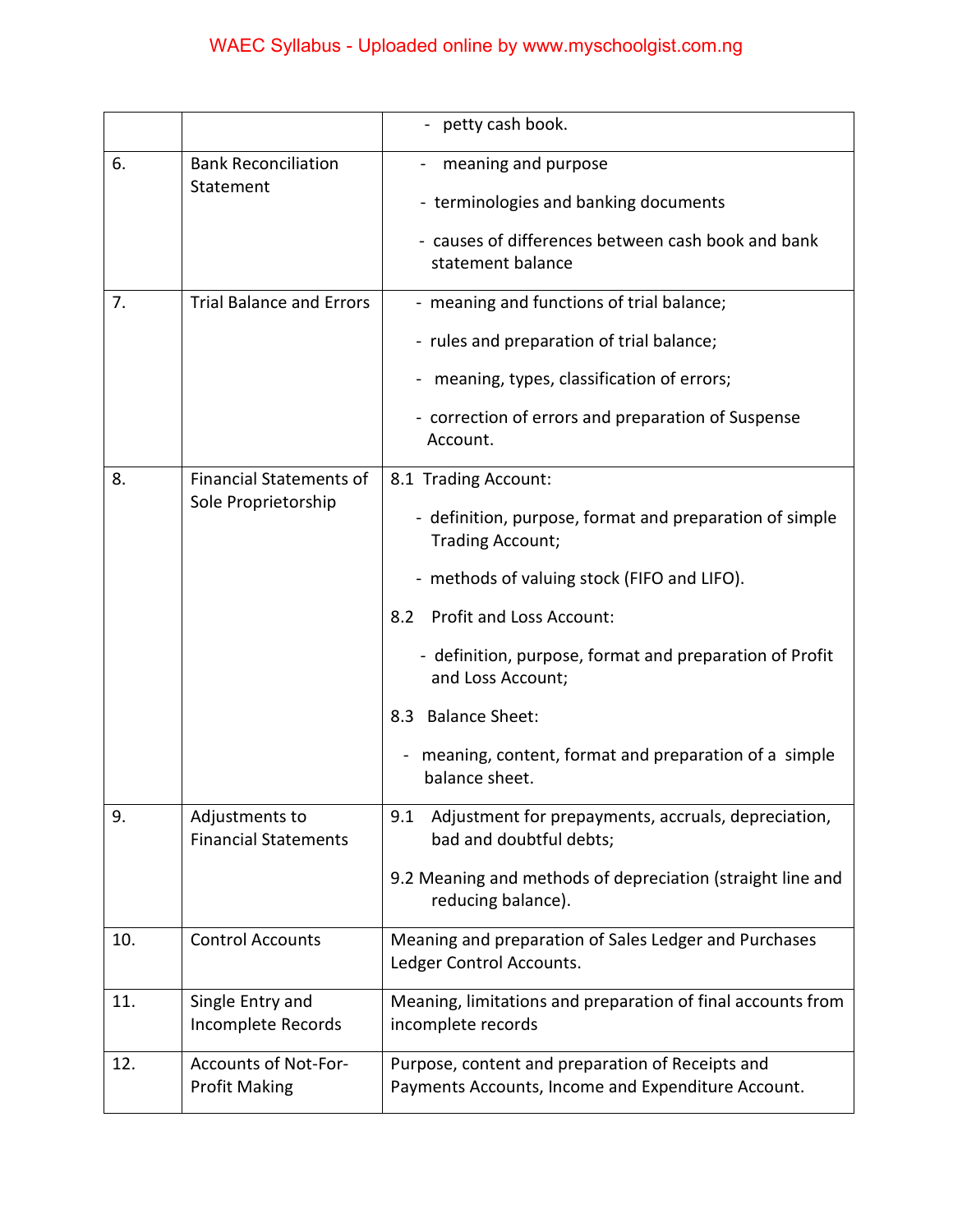# WAEC Syllabus - Uploaded online by www.myschoolgist.com.ng

|     | organizations                              |                                                                                                                                                                                                                                                                          |  |
|-----|--------------------------------------------|--------------------------------------------------------------------------------------------------------------------------------------------------------------------------------------------------------------------------------------------------------------------------|--|
| 13. | Manufacturing<br><b>Accounts</b>           | - meaning, purpose and terminologies;<br>- preparation of Manufacturing, Trading, Profit and Loss<br>Accounts.                                                                                                                                                           |  |
| 14. | Partnership Accounts                       | - meaning and terms:<br>- partnership deed, drawings, interest on capital, interest<br>on drawings;<br>preparation of Capital and Current Accounts, Profit and<br>Loss and Appropriation Account and Balance Sheet;<br>- admission of new partners and Goodwill Account. |  |
| 15. | Joint Venture Accounts                     | - meaning and purpose;<br>- differences between joint venture and partnership.                                                                                                                                                                                           |  |
| 16. | Departmental and<br><b>Branch Accounts</b> | - importance and differences;<br>- preparation of Departmental and simple Branch<br>Accounts.                                                                                                                                                                            |  |
| 17. | Introduction to<br><b>Company Accounts</b> | - formation and terminologies;<br>- preparation of simple financial statements.                                                                                                                                                                                          |  |
| 18. | Interpretation of<br>Accounts              | Purpose and computation of ratios:<br>- net profit margin;<br>- stock turnover;<br>- quick ratio;<br>- acid test ratio;<br>- gross profit margin;<br>- return on capital employed.                                                                                       |  |
| 19. | <b>Purchase of Business</b>                | Reasons, terminologies and preparation of accounts related<br>to purchase and sale of business.                                                                                                                                                                          |  |
| 20. | <b>Consignment Accounts</b>                | Terminologies and preparation of simple Consignment<br>Accounts.                                                                                                                                                                                                         |  |
| 21. | Hire Purchase                              | Meaning and preparation of accounts in the seller's and<br>hirer's books.                                                                                                                                                                                                |  |
| 22  | <b>Contract Accounts</b>                   | - meaning, purpose and terminologies;                                                                                                                                                                                                                                    |  |